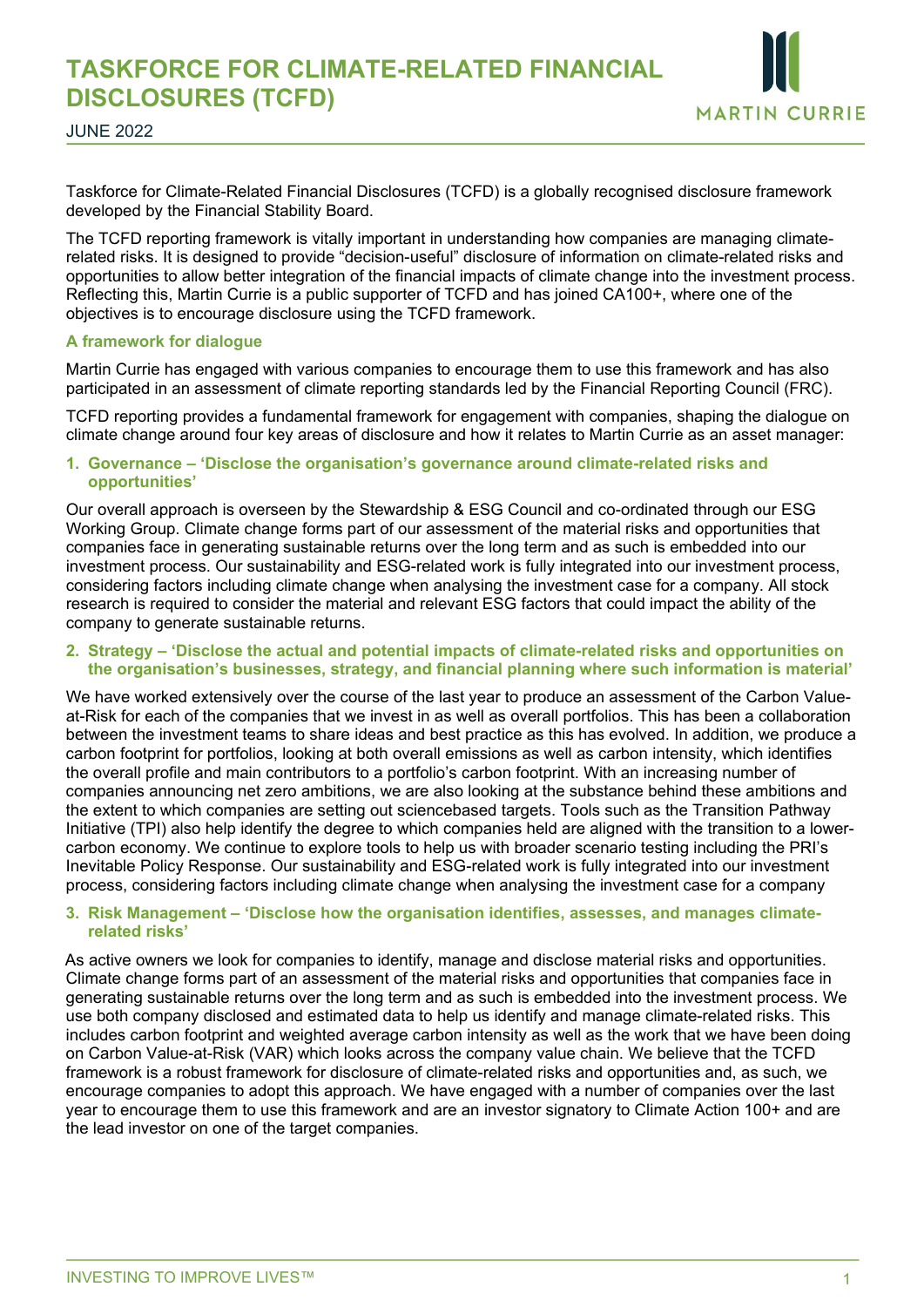

### **4. Metrics & Targets – 'Disclose the metrics and targets used to assess and manage relevant climaterelated risks and opportunities where such information is material'**

We have worked extensively over the course of the last year to produce an assessment of the Carbon Valueat-Risk for each of the companies that we invest in as well as overall portfolios. This has been a collaboration between the investment teams to share ideas and best practice as this has evolved. In addition, we produce a carbon footprint for portfolios, looking at both overall emissions as well as carbon intensity, which identifies the overall profile and main contributors to a portfolio's carbon footprint. With an increasing number of companies announcing net zero ambitions, we are also looking at the substance behind these ambitions and the extent to which companies are setting out science-based targets. Tools such as the Transition Pathway Initiative (TPI) also help identify the degree to which companies held are aligned with the transition to a lowercarbon economy. We continue to explore tools to help us with broader scenario testing including the PRI's Inevitable Policy Response. Our sustainability and ESG-related work is fully integrated into our investment process, considering factors including climate change when analysing the investment case for a company.

# **Martin Currie's approach**

Martin Currie sets out its overall approach to climate change in its Responsible Investment Policy and PRI transparency report and includes specific considerations of climate change risk in its proprietary ESG framework.

Analysis includes the extent to which companies understand, manage and mitigate the risks presented by climate change and equally how they embrace the opportunities that may be presented.

As such climate change forms part of our assessment of the material risks and opportunities that companies face in generating sustainable returns over the long term and is embedded into our investment process.

Transition climate risks that are considered include:

- the likely required regulatory changes necessary to address climate change for example, the potential for clearer pricing on carbon
- the impact of technological change for example, the changes in demand for products and services
- the impact of changes to consumption patterns for example, changes in consumer demand for products
- the physical risks associated with climate change for example, availability of water and the potential for supply chain disruption.

The extent and exposure to physical risk also form part of the overall assessment and we recognise that for many companies, these may be indirect effects that, for example, lie in their supply chains. As bottomup investors, the potential materiality of these impacts is considered for each of the businesses concerned.

The transition to a lower carbon economy creates opportunities in many areas. These include:

- reduced operating costs through more efficient use of resources,
- opportunities for new products and technologies to support the change in the energy mix,
- development of new products and services to meet potential changes in consumption patterns and,
- opportunities presented by the need for companies to build resilience into their operations.

We have been analysing climate risk in portfolios for some time and our proprietary Carbon Value-at-Risk tool helps us understand the sensitivity and potential impact of carbon pricing on a company's earnings and market cap. This helps us to better understand the future impact of climate and energy policy changes on companies and portfolios. Furthermore, additional resources from MSCI, ISS and S&P TruCost, our ESG data providers, are being explored to look at scenario analysis.

Tools such as the Transition Pathway Initiative (TPI) help identify the degree to which companies in higheremitting sectors are aligned with the transition to a lower-carbon economy. There is also continued exploration of tools to help with broader scenario testing, including the PRI's Inevitable Policy Response framework and access to the International Energy Agency's (IEA) scenarios.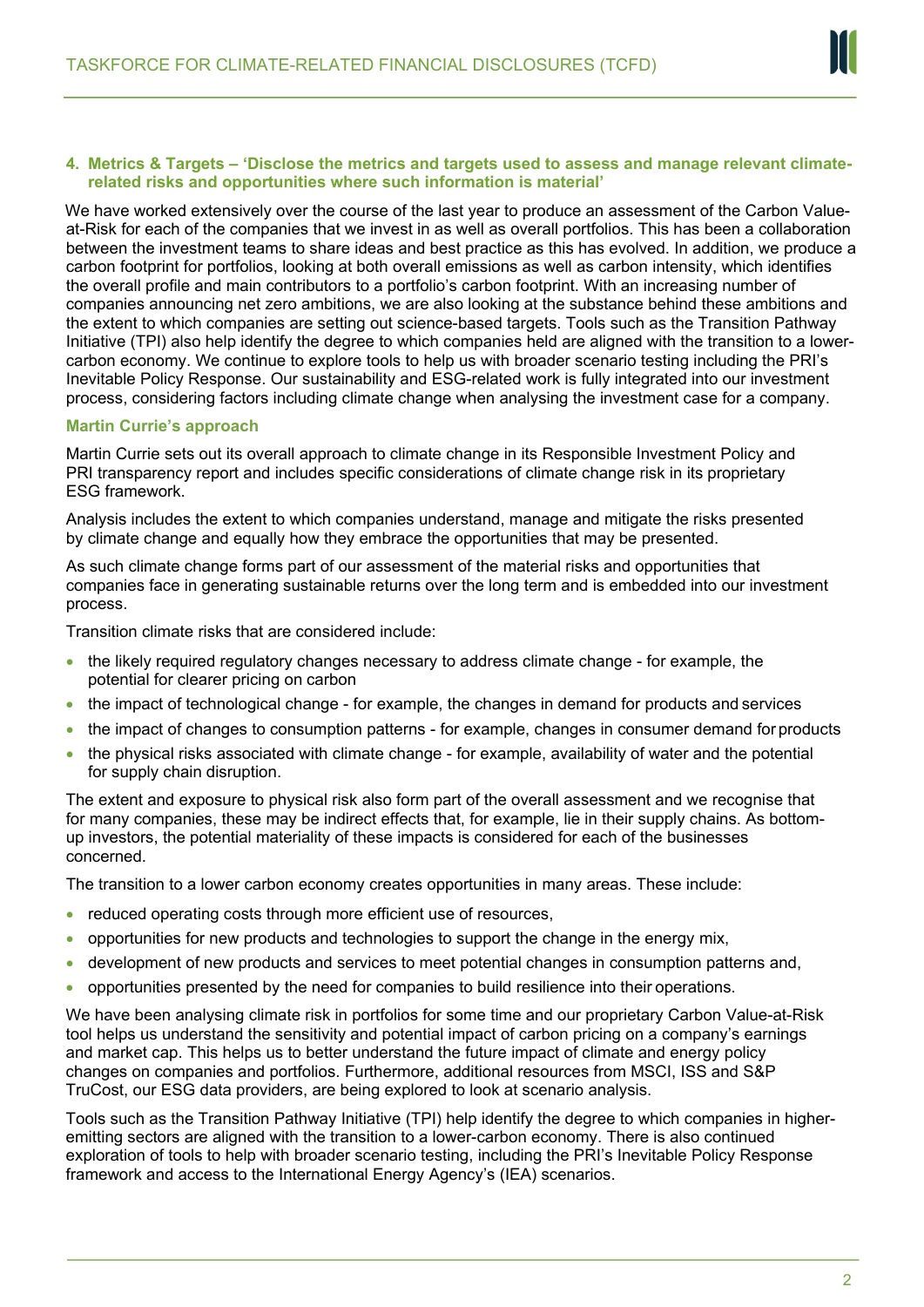

**Martin Currie Investment Management Limited**, registered in Scotland (no SC066107) **Martin Currie Inc**, incorporated in New York and having a UK branch registered in Scotland (no SF000300), Saltire Court, 20 Castle Terrace, Edinburgh EH1 2ES Tel: (44) 131 229 5252 Fax: (44) 131 222 2532 [www.martincurrie.com.](http://www.martincurrie.com/)  Both companies are authorised and regulated by the Financial Conduct Authority. Martin Currie Inc, 280 Park Avenue, New York, NY 10017 is also registered with the Securities Exchange Commission. Please note that calls to the above number and any other communications may be recorded.

**© 2022 Martin Currie Investment Management Limited**